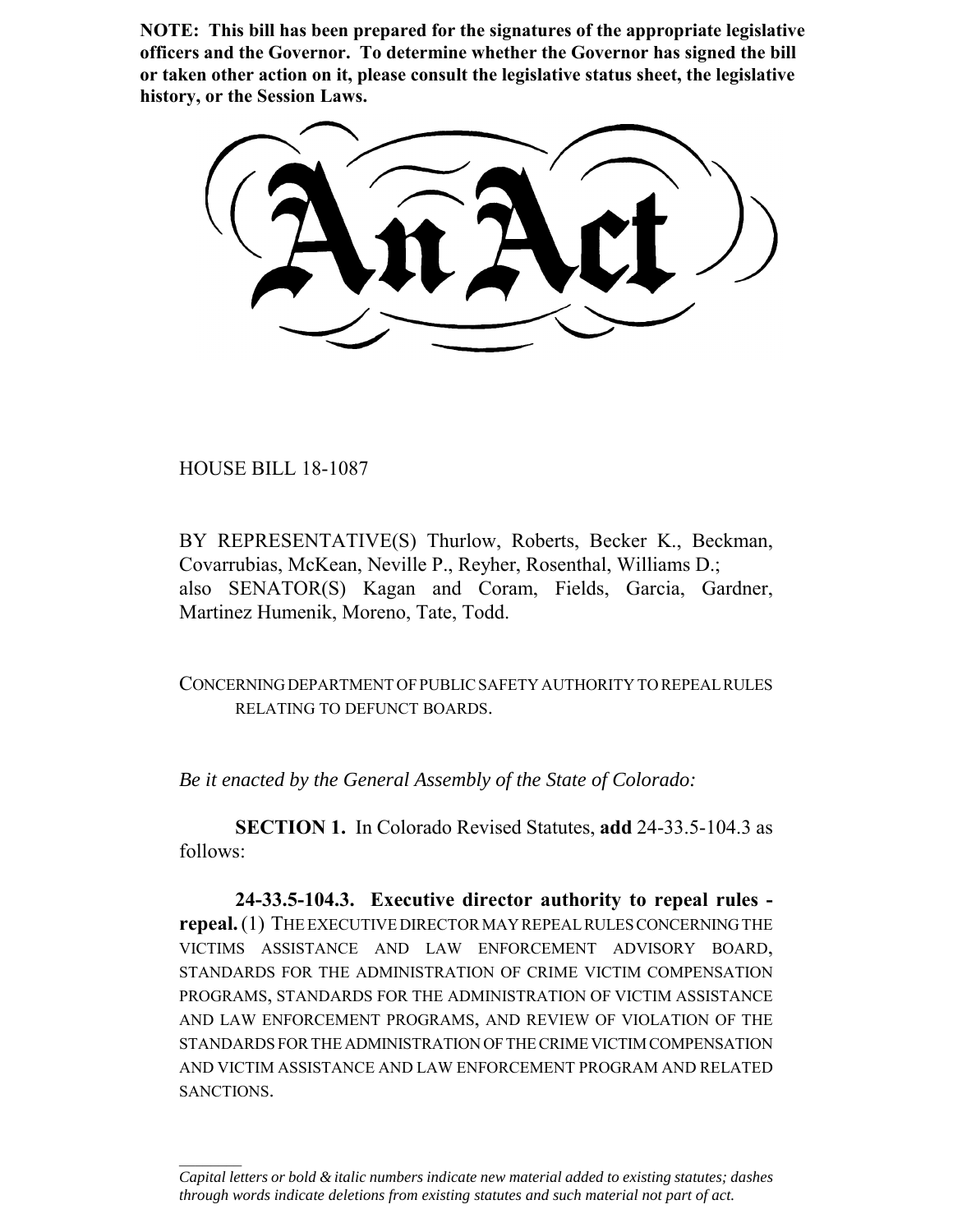## (2) THIS SECTION IS REPEALED, EFFECTIVE JULY 1, 2019.

**SECTION 2. Act subject to petition - effective date.** This act takes effect at 12:01 a.m. on the day following the expiration of the ninety-day period after final adjournment of the general assembly (August 8, 2018, if adjournment sine die is on May 9, 2018); except that, if a referendum petition is filed pursuant to section 1 (3) of article V of the state constitution against this act or an item, section, or part of this act within such period, then the act, item, section, or part will not take effect unless